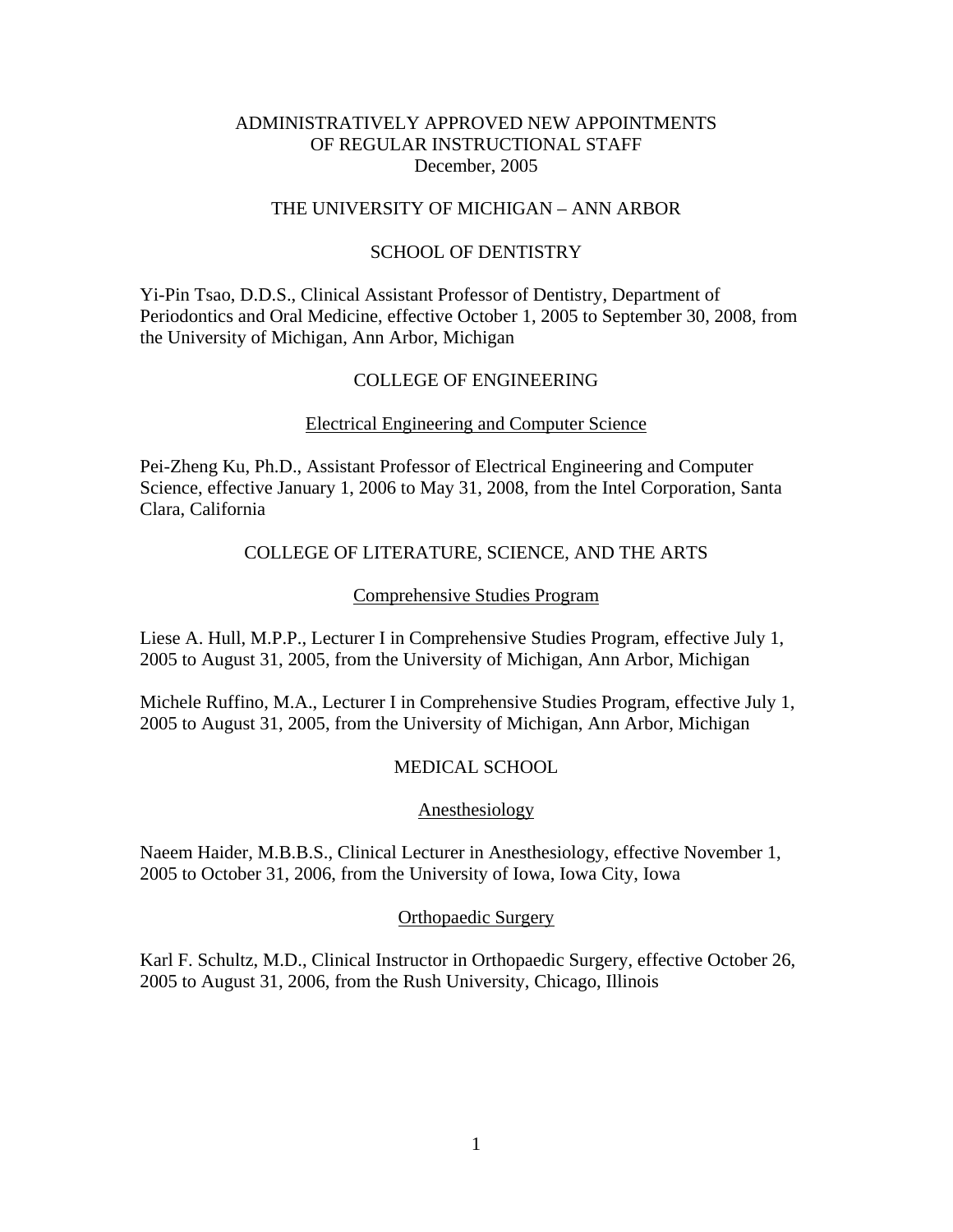## ADMINISTRATIVELY APPROVED NEW APPOINTMENTS OF REGULAR INSTRUCTIONAL STAFF December, 2005

### THE UNIVERSITY OF MICHIGAN – ANN ARBOR

### MEDICAL SCHOOL (continued)

#### Physical Medicine and Rehabilitation

Gianna M. Rodriguez, M.D., Clinical Instructor in Physical Medicine and Rehabilitation, effective November 1, 2005 to October 31, 2006, from the Medical City Hospital, Pasig, Philippines

#### Psychiatry

Sheila Rauch, Ph.D., Assistant Professor of Psychiatry, effective November 1, 2005 to October 31, 2007, from the University of Florida, Gainesville, Florida

John M. Wryobeck, Ph.D., Clinical Lecturer in Psychiatry, effective November 1, 2005 to June 30, 2006, from the University of Michigan, Ann Arbor, Michigan

#### **Surgery**

Enrique Criado-Pallares, M.D., Clinical Professor of Surgery, effective December 1, 2005 to November 30, 2010, from the State University of New York, Stony Brook, New York

#### SCHOOL OF NATURAL RESOURCES AND ENVIRONMENT

Mary C. R. Hunter, Ph.D., Assistant Professor of Natural Resources and Environment, effective January 1, 2006 to December 31, 2009, from the University of Georgia, Athens, Georgia

#### SCHOOL OF NURSING

Akke N. Talsma, Ph.D., Assistant Professor of Nursing, effective October 1, 2005 to May 31, 2006, from the University of Michigan, Ann Arbor, Michigan

# UNITED STATES NAVAL OFFICER EDUCATION PROGRAM

Andrew D. Notbohm, M.S., Instructor in Navy Officer Education Program, effective November 1, 2005 to December 31, 2007, from the United States Navy, Norfolk, Virginia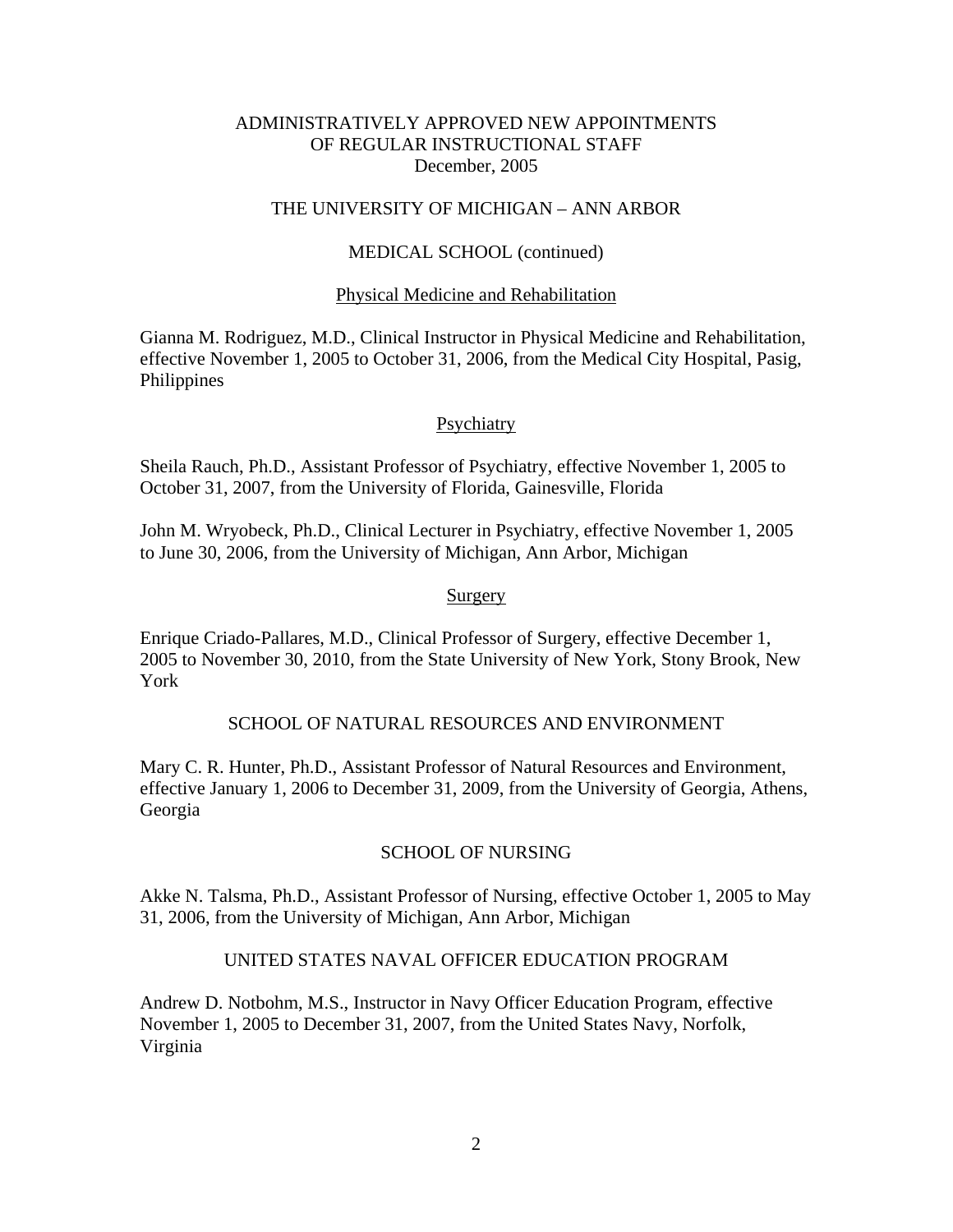## ADMINISTRATIVELY APPROVED NEW APPOINTMENTS OF REGULAR INSTRUCTIONAL STAFF December, 2005

# THE UNIVERSITY OF MICHIGAN – DEARBORN

## COLLEGE OF ARTS, SCIENCES AND LETTERS

# Behavioral Sciences

Diane G. Oliver, Ph.D., Assistant Professor of Psychology, Department of Behavioral Sciences, effective September 1, 2005 to April 30, 2006, from the University of Michigan, Ann Arbor, Michigan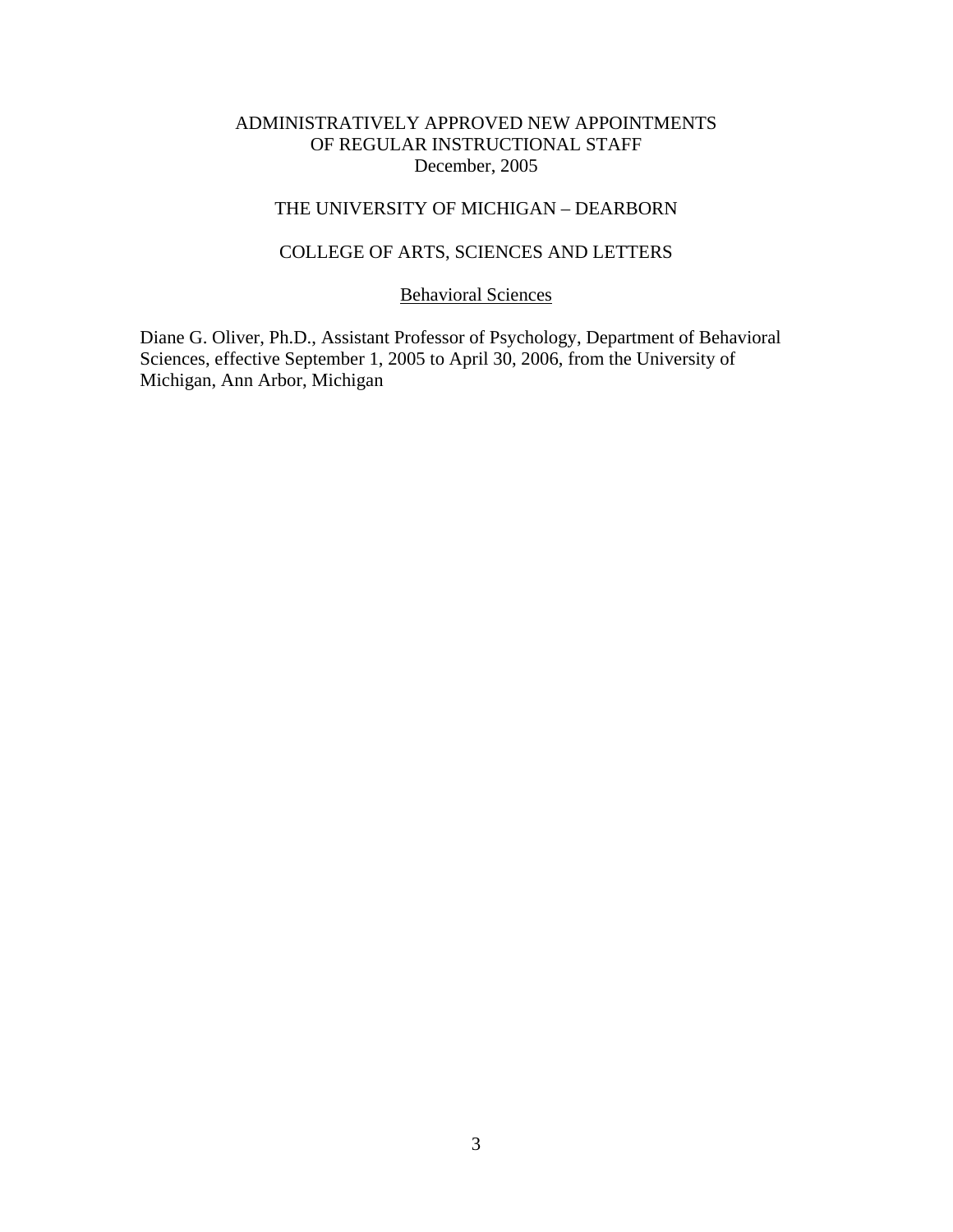## ADMINISTRATIVELY APPROVED PROMOTIONS, JOINT APPOINTMENTS, TRANSFERS OR DISCIPLINE CHANGES OF REGULAR INSTRUCTIONAL STAFF December, 2005

### THE UNIVERSITY OF MICHIGAN – ANN ARBOR

### MEDICAL SCHOOL

#### Obstetrics and Gynecology

Vanessa K. Dalton, M.D., from Clinical Lecturer in Obstetrics and Gynecology to Assistant Professor of Obstetrics and Gynecology, effective November 1, 2005 to August 31, 2006

#### Radiology

Saroja Adusumilli, M.D., from Assistant Professor of Radiology to Clinical Assistant Professor of Radiology, effective September 28, 2005 to September 27, 2006

### SCHOOL OF MUSIC

Sandra M. T. DeYoung, from Assistant Professor of Dance to Clinical Associate Professor of Dance, effective September 1, 2005 to May 31, 2009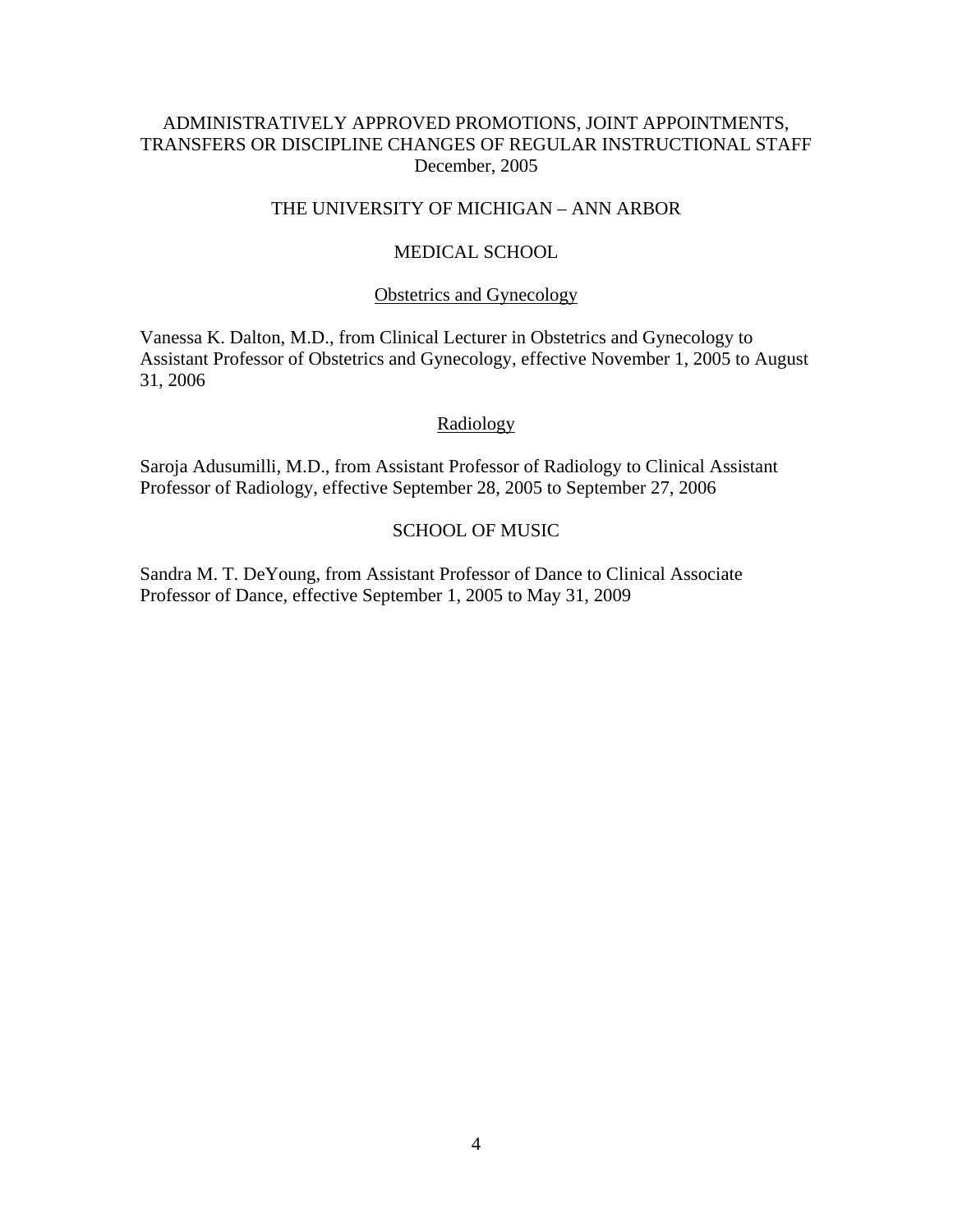# ADMINISTRATIVELY APPROVED EMERITUS/A FACULTY APPOINTMENTS December, 2005

## THE UNIVERSITY OF MICHIGAN – ANN ARBOR

## COLLEGE OF ENGINEERING

### Atmospheric, Oceanic and Space Sciences

Stanley J. Jacobs, Ph.D., Professor Emeritus of Atmospheric, Oceanic and Space Sciences and Professor Emeritus of Applied Mechanics and Engineering Science, Department of Mechanical Engineering, effective January 1, 2006 to April 30, 2006

## COLLEGE OF LITERATURE, SCIENCE, AND THE ARTS

#### English Language and Literature

William Ingram, Ph.D., Professor Emeritus of English Language and Literature, effective January 1, 2006 to April 30, 2006

Lyall H. Powers, Ph.D., Professor Emeritus of English Language and Literature and Professor Emeritus of Curriculum Support, effective September 1, 2005 to April 30, 2006

### MEDICAL SCHOOL

#### Biological Chemistry

Irwin J. Goldstein, Ph.D., Professor Emeritus of Biological Chemistry, effective January 1, 2006 to December 31, 2006

#### Cell and Developmental Biology

Theodore V. Fischer, Ph.D., Associate Professor Emeritus of Cell and Developmental Biology, effective January 1, 2006 to April 30, 2006

#### Internal Medicine

Sunil K. Das, M.D., Professor Emeritus of Internal Medicine, effective November 1, 2005 to August 31, 2006

George W. Jourdian, Ph.D., Professor Emeritus of Internal Medicine and Professor Emeritus of Biological Chemistry, effective September 1, 2005 to August 31, 2006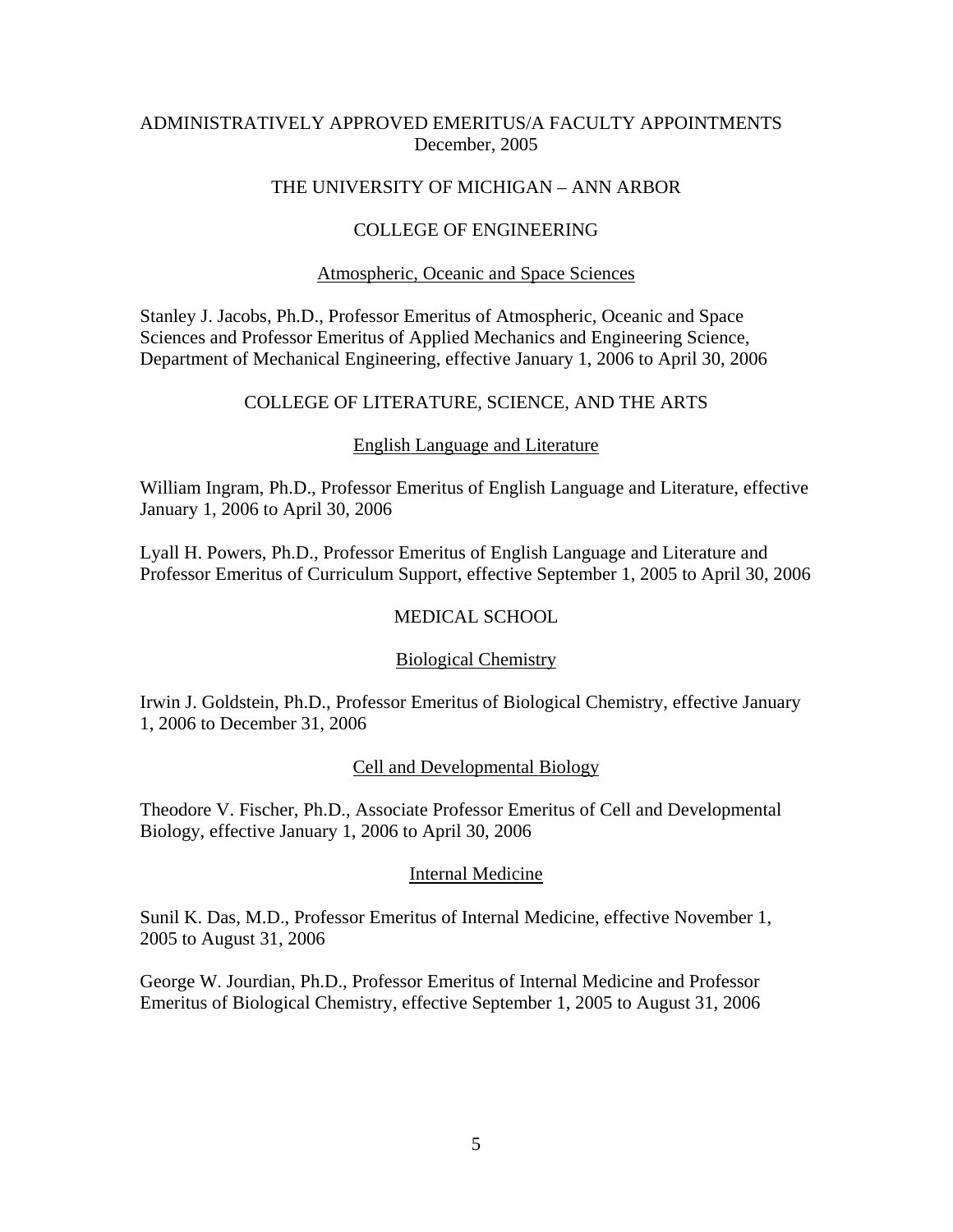## ADMINISTRATIVELY APPROVED EMERITUS/A FACULTY APPOINTMENTS December, 2005

## THE UNIVERSITY OF MICHIGAN – ANN ARBOR

## MEDICAL SCHOOL (continued)

#### Internal Medicine (continued)

Jack L. Kostyo, Ph.D., Professor Emeritus of Molecular and Integrative Physiology, effective January 1, 2005 to December 31, 2006

### SCHOOL OF NURSING

Deborah J. Oakley, Ph.D., Professor Emerita of Nursing, effective June 1, 2005 to June 30, 2006

# SCHOOL OF PUBLIC HEALTH

### **Biostatistics**

Robert A. Wolfe, Ph.D., Professor Emeritus of Biostatistics, effective July 1, 2005 to May 31, 2006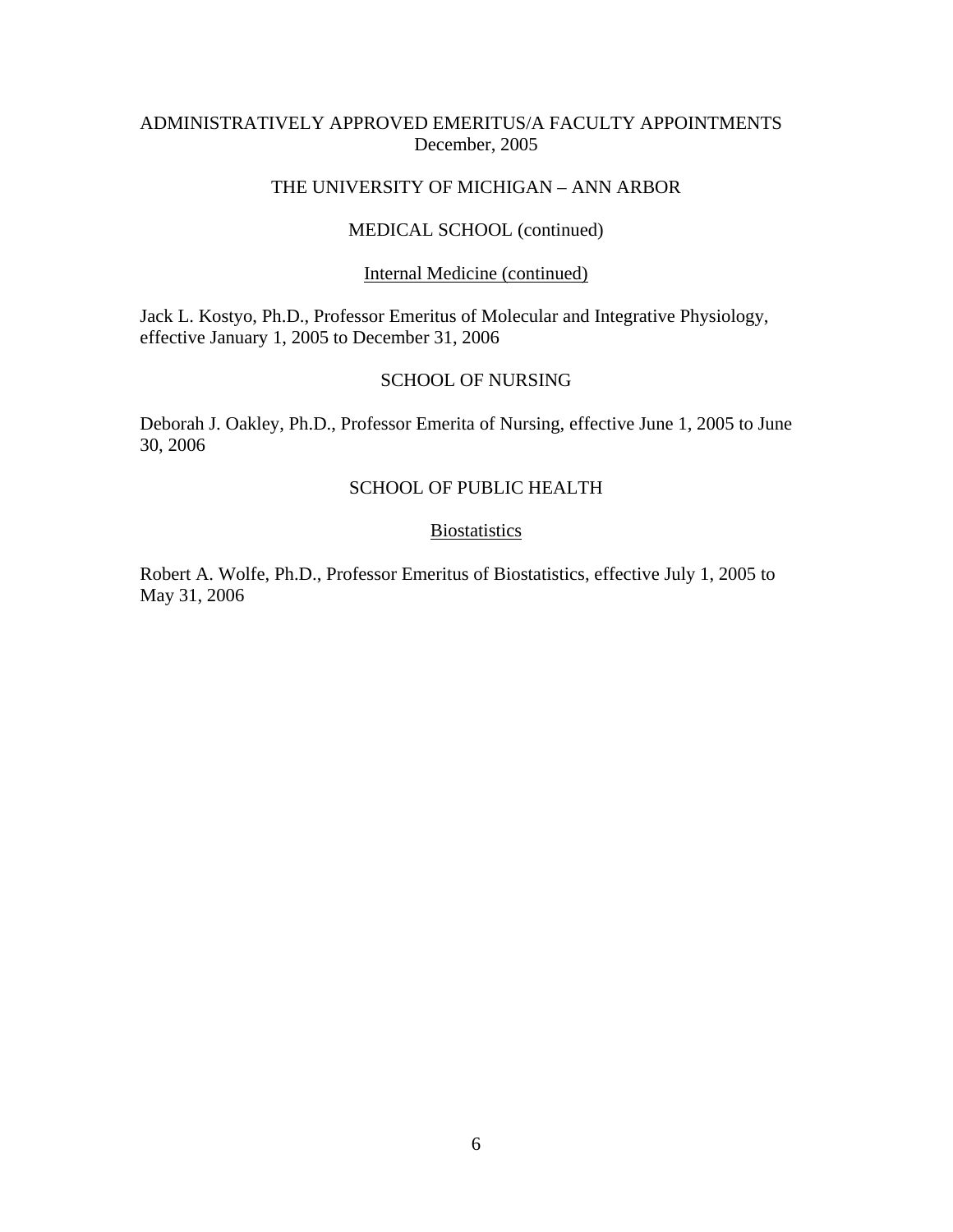#### THE UNIVERSITY OF MICHIGAN – ANN ARBOR

#### SCHOOL OF ART AND DESIGN

Allen J. Samuels, B.F.A., Professor of Art, with tenure, on sabbatical leave effective September 1, 2005 to December 31, 2005 and retirement furlough effective January 1, 2008 to December 31, 2009, to finalize design licenses' prepare them for manufacturing and distribution, and development of emergency portable sleep environments, literacy kits for children dealing with the cross development of visual and non-verbal information, verbal and writing skill development and the use of audio cues to inspire both written and visual work. Work will be done Ann Arbor, Michigan. Phased

#### COLLEGE OF ENGINEERING

#### Atmospheric, Oceanic and Space Sciences

William R. Kuhn, Ph.D., Professor of Atmospheric Science, with tenure, Department of Atmospheric, Oceanic and Space Sciences, on retirement furlough effective September 1, 2005 to May 31, 2007. Phased

#### COLLEGE OF LITERATURE, SCIENCE, AND THE ARTS

#### Center for Afro-American and African Studies

Stephen M. Ward, Ph.D., Assistant Professor of Afro-American and African Studies and Assistant Professor of Residential College, on duty off campus leave effective September 1, 2005 to December 31, 2005, to complete a book manuscript. Work will be done in Ann Arbor, Michigan.

#### Astronomy

Charles R. Cowley, Ph.D., Professor of Astronomy, with tenure, on retirement furlough effective September 1, 2005 to May 31, 2007. Phased

#### **Chemistry**

Arthur J. Ashe, III, Ph.D., Professor of Chemistry, with tenure, College of Literature, Science, and the Arts and Professor of Macromolecular Science and Engineering, without tenure, College of Engineering, on retirement furlough effective September 1, 2006 to May 31, 2008. Phased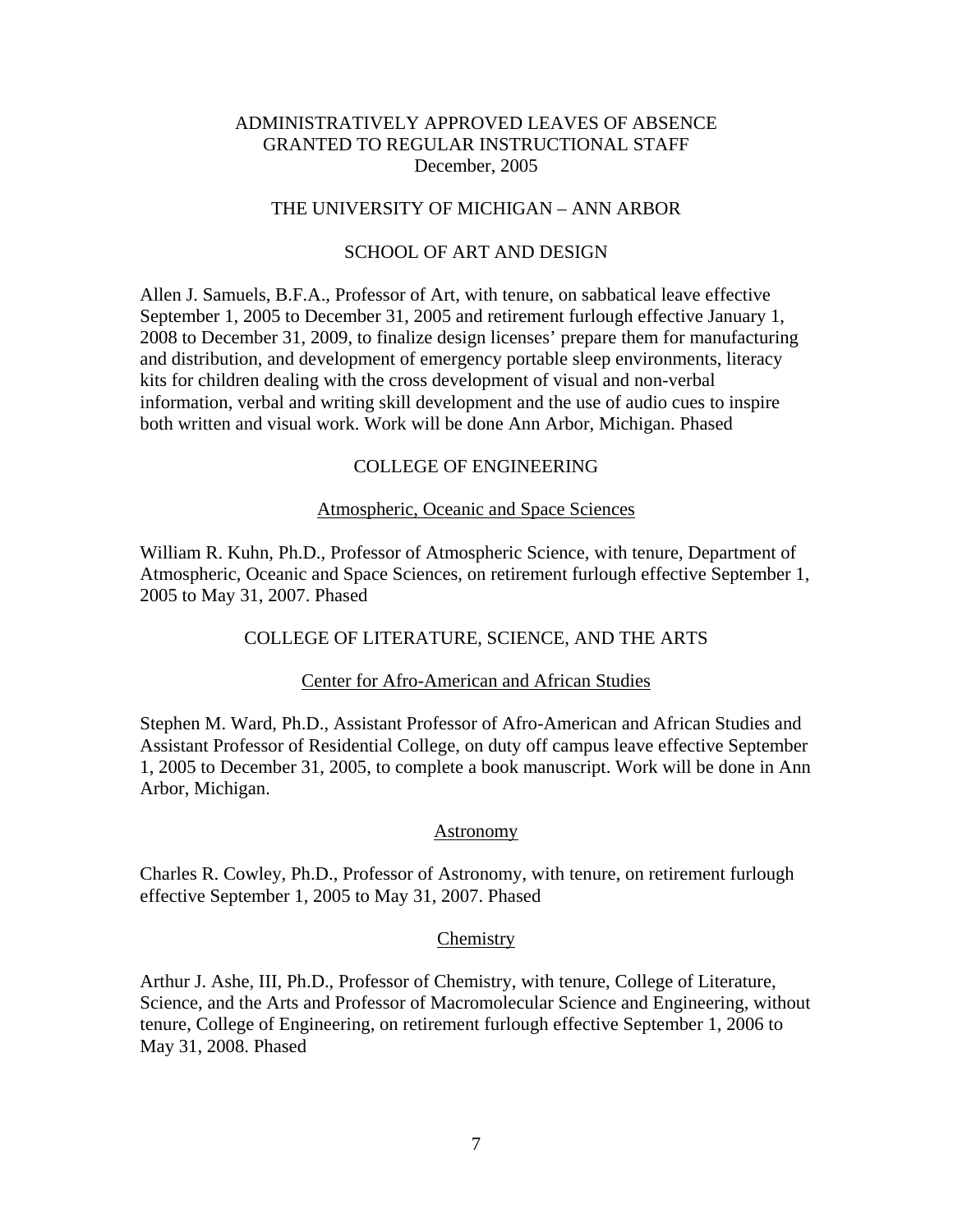# THE UNIVERSITY OF MICHIGAN – ANN ARBOR

#### COLLEGE OF LITERATURE, SCIENCE, AND THE ARTS (continued)

#### Chemistry (continued)

Edwin Vedejs, Ph.D., Moses Gomberg Collegiate Professor of Chemistry and Professor of Chemistry, with tenure, on sabbatical leave effective January 1, 2006 to December 31, 2006, to interact more closely with former students and collaborators in Eastern Europe, and to develop web-based teaching materials and reviews in preparation for a possible intermediate level textbook. Work will be done in Ann Arbor, Michigan.

#### Ecology and Evolutionary Biology

Earl E. Werner, Ph.D., Professor of Ecology and Evolutionary Biology, with tenure, on duty off campus leave effective January 1, 2005 to May 31, 2005, to analyze data and write a survey program proposal. Work will be done in Ann Arbor, Michigan.

#### Economics

William J. Adams, Ph.D., Professor of Economics, with tenure, on duty off campus leave effective January 1, 2006 to May 31, 2006, to research: Can a court make a market. Work will be done in Ann Arbor, Michigan.

Lutz Kilian, Ph.D., Associate Professor of Economics, with tenure, on sabbatical leave effective January 1, 2006 to May 31, 2006, to conduct research on the determinants of world crude oil prices, on statistical methods for estimating the objective function of the Federal Reserve Board under Greenspan, on statistical tests of predictability based on estimated co-integrating relationships, and on consumption-based measures of household inflation expectations, among other topics. Work will be done in Ann Arbor, Michigan.

Juan C. Hallak, Ph.D., Assistant Professor of Economics, on teaching leave effective January 1, 2006 to May 31, 2007, to conduct research and teaching. Work will be done in Buenos Aires, Argentina.

Daniel S. Silverman, Ph.D., Assistant Professor of Economics, on scholarly activity leave effective January 1, 2006 to May 31, 2006, to conduct research. Work will be done in Princeton, New Jersey.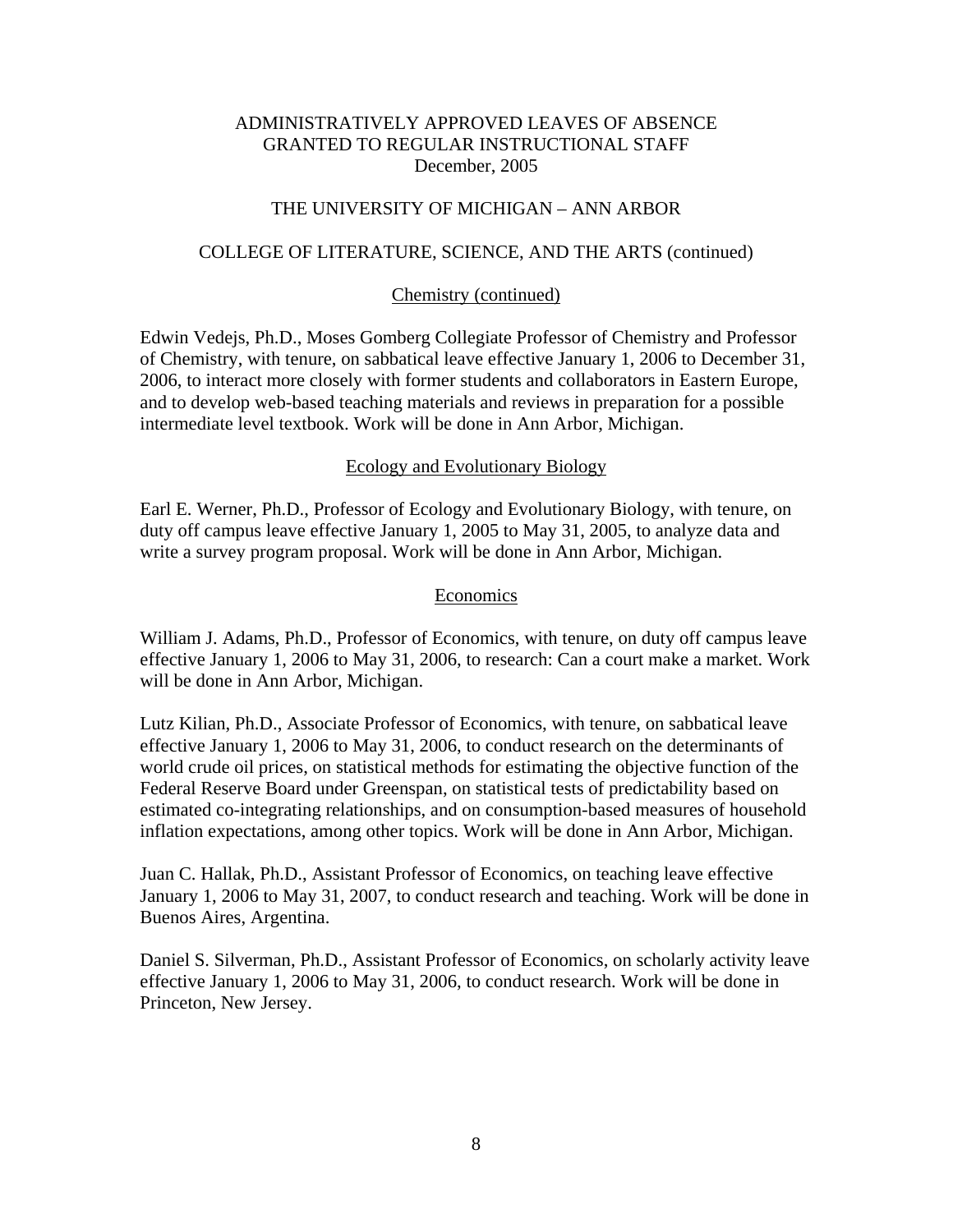### THE UNIVERSITY OF MICHIGAN – ANN ARBOR

#### COLLEGE OF LITERATURE, SCIENCE, AND THE ARTS (continued)

#### English Language and Literature

Jonathan E. Freedman, Ph.D., Professor of English Language and Literature, with tenure and Professor of American Studies, with tenure, Program in American Culture, on teaching leave effective January 1, 2006 to May 31, 2006, to conduct teaching. Work will be done in Williamstown, Massachusetts.

#### Geological Sciences

Joel D. Blum, Ph.D., Professor of Geological Sciences, with tenure and Professor of Ecology and Evolutionary Biology, without tenure, on sabbatical leave effective January 1, 2006 to May 31, 2006, to conduct research on the integration of geochemistry and ecosystem of temperate forests, tropical forests and artic tundra and to develop a better understanding of the relationship between climate and biogeochemical cycling in ecosystems. Work will be done in Stanford, California.

Philip D. Gingerich, Ph.D., Ermine Cowles Case Collegiate Professor of Paleontology, Professor of Geological Sciences, with tenure, Professor of Ecology and Evolutionary Biology, without tenure and Professor of Anthropology, without tenure, on duty off campus leave effective November 9, 2005 to December 7, 2005, to research fossil whales of the western desert. Work will be done in Fayunm, Egypt.

#### Germanic Languages and Literatures

Scott D. Spector, Ph.D., Associate Professor of Germanic Languages and Literatures, with tenure and Associate Professor of History, with tenure, on scholarly activity leave effective January 1, 2006 to May 31, 2006, to conduct research. Work will be done in Ann Arbor, Michigan.

#### **History**

Maria E. Montoya, Ph.D., Associate Professor of History, with tenure and Associate Professor of American Culture, with tenure, on sabbatical leave effective September 1, 2005 to December 31, 2005, to research and write a textbook. Work will be done in Ann Arbor, Michigan.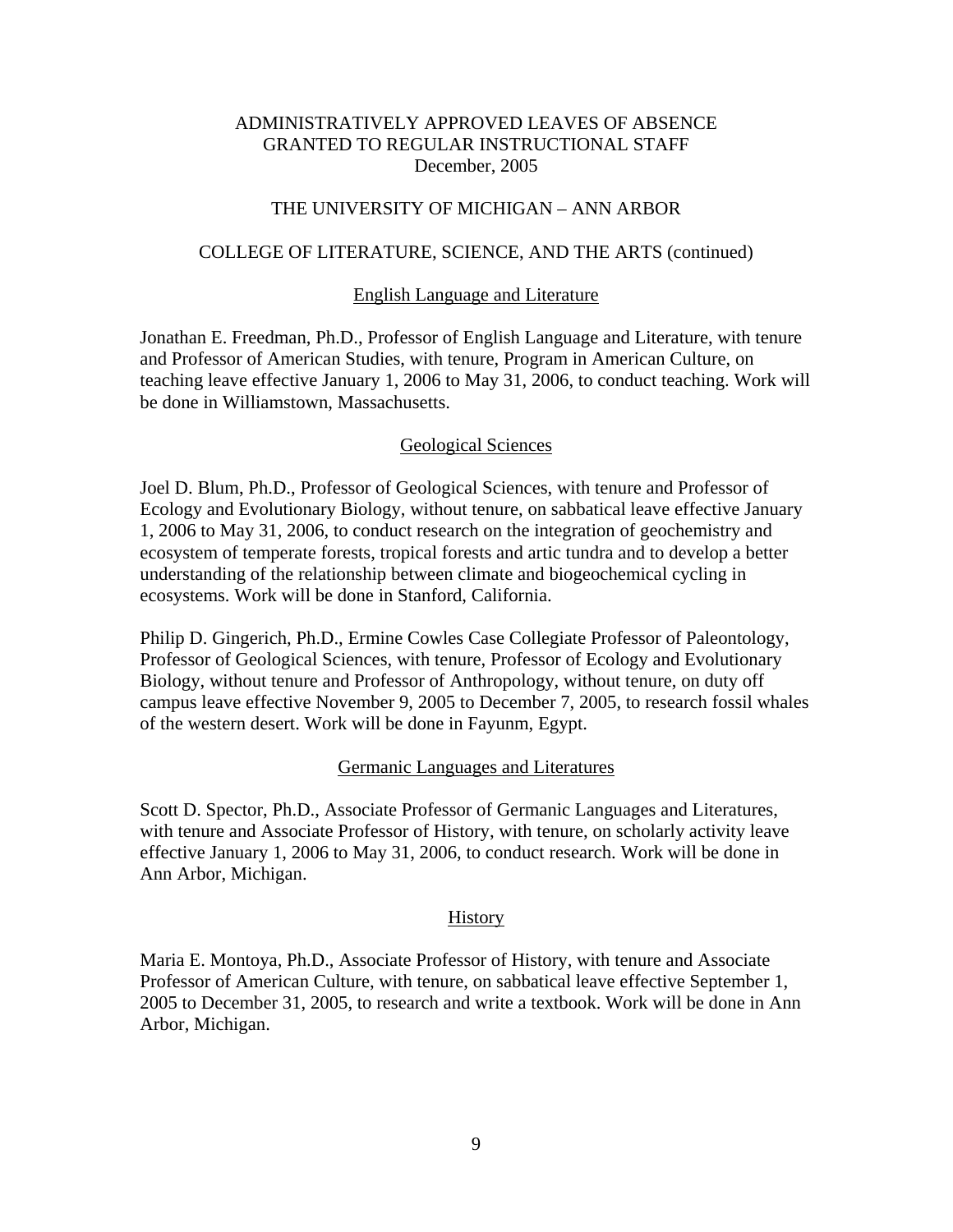### THE UNIVERSITY OF MICHIGAN – ANN ARBOR

#### COLLEGE OF LITERATURE, SCIENCE, AND THE ARTS (continued)

#### Program in Linguistics

John M. Lawler, Ph.D., Associate Professor of Linguistics, with tenure, on teaching leave effective January 1, 2006 to May 31, 2006, to teach at the Western Washington University. Work will be done in Bellingham, Washington.

#### **Mathematics**

Patrick W. Nelson, Ph.D., Assistant Professor of Mathematics, on duty off campus leave effective September 1, 2005 to December 31, 2005, to conduct research and meet with collaborators at the Los Alamos National Laboratory. Work will be done in Los Alamos, California.

#### Near Eastern Studies

Michael D. Bonner, Ph.D., Associate Professor of Islamic History, with tenure, Department of Near Eastern Studies and Associate Professor of History, without tenure, on sabbatical leave effective January 1, 2006 to May 31, 2006, to research a detailed study of courtly, military patronage of urban groups and movements, and of patterns of land holding and rural life in Iraq during 900 – 1050 CE. Work will be done in Paris, France and Ann Arbor, Michigan.

#### **Physics**

August Evrard, Ph.D., Professor of Physics, with tenure, on scholarly activity leave effective January 1, 2006 to May 31, 2006, to hold a Visiting Miller Professorship at the University of California. Work will be done in Berkeley, California.

#### **Psychology**

Patricia A. Reuter-Lorenz, Ph.D., Professor of Psychology, with tenure, on sabbatical leave effective September 1, 2005 to December 31, 2005, to collaborate with colleagues at Stanford University on our on-going research on emotional working memory and aging, and to gain a deeper understanding of neuron-imaging methods and data analysis. Work will be done in Stanford, California and Ann Arbor, Michigan.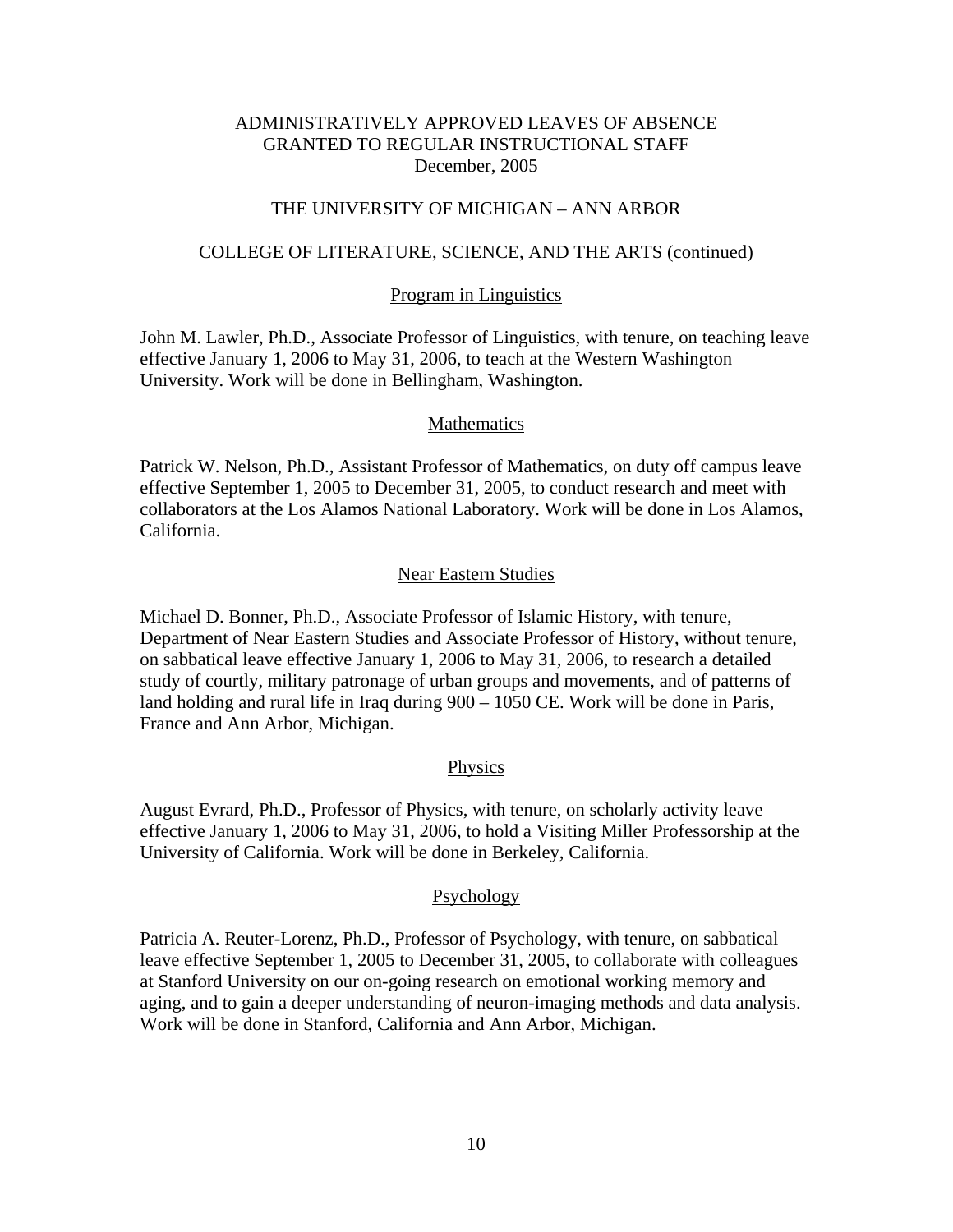### THE UNIVERSITY OF MICHIGAN – ANN ARBOR

#### COLLEGE OF LITERATURE, SCIENCE, AND THE ARTS (continued)

#### Romance Languages and Literatures

Frieda Ekotto, Ph.D., Associate Professor of French, with tenure, Department of Romance Languages and Literatures and Associate Professor of Comparative Literature, with tenure, on scholarly activity leave effective January 1, 2006 to May 31, 2006, to complete a book manuscript titled: "The Aesthetic of Race: Which Color is Black? Jean Genet as a Negritude Thinker." Exploring how Jean Genet's play, The Blacks, has offered a groundbreaking reading of how race has functioned as an all-pervasive discourse around which society in general has been organized. Work will be done Algeria and France.

#### **Statistics**

Edward L. Ionides, Ph.D., Assistant Professor of Statistics, on duty off campus leave effective September 1, 2005 to December 31, 2005, to conduct research. Work will be done in Ann Arbor, Michigan.

### MEDICAL SCHOOL

#### Anesthesiology

Celia M. D'Errico, D.O., Clinical Associate Professor of Anesthesiology, on personal leave effective September 7, 2005 to September 6, 2006.

#### Internal Medicine

Richard H. Moseley, M.D., Professor of Internal Medicine, with tenure, on sabbatical leave effective December 1, 2005 to May 31,2006, to research chronic liver disease and its complications and to better understand the pathogenesis and natural history of nonalcoholic fatty liver disease and develop treatment strategies at the Feinberg School of Medicine at the Northwestern University. Work will be done in Evanston, Illinois.

#### **Neurology**

Jennifer J. Majersik, M.D., Clinical Lecturer in Neurology, on personal leave effective October 28, 2005 to November 14, 2005.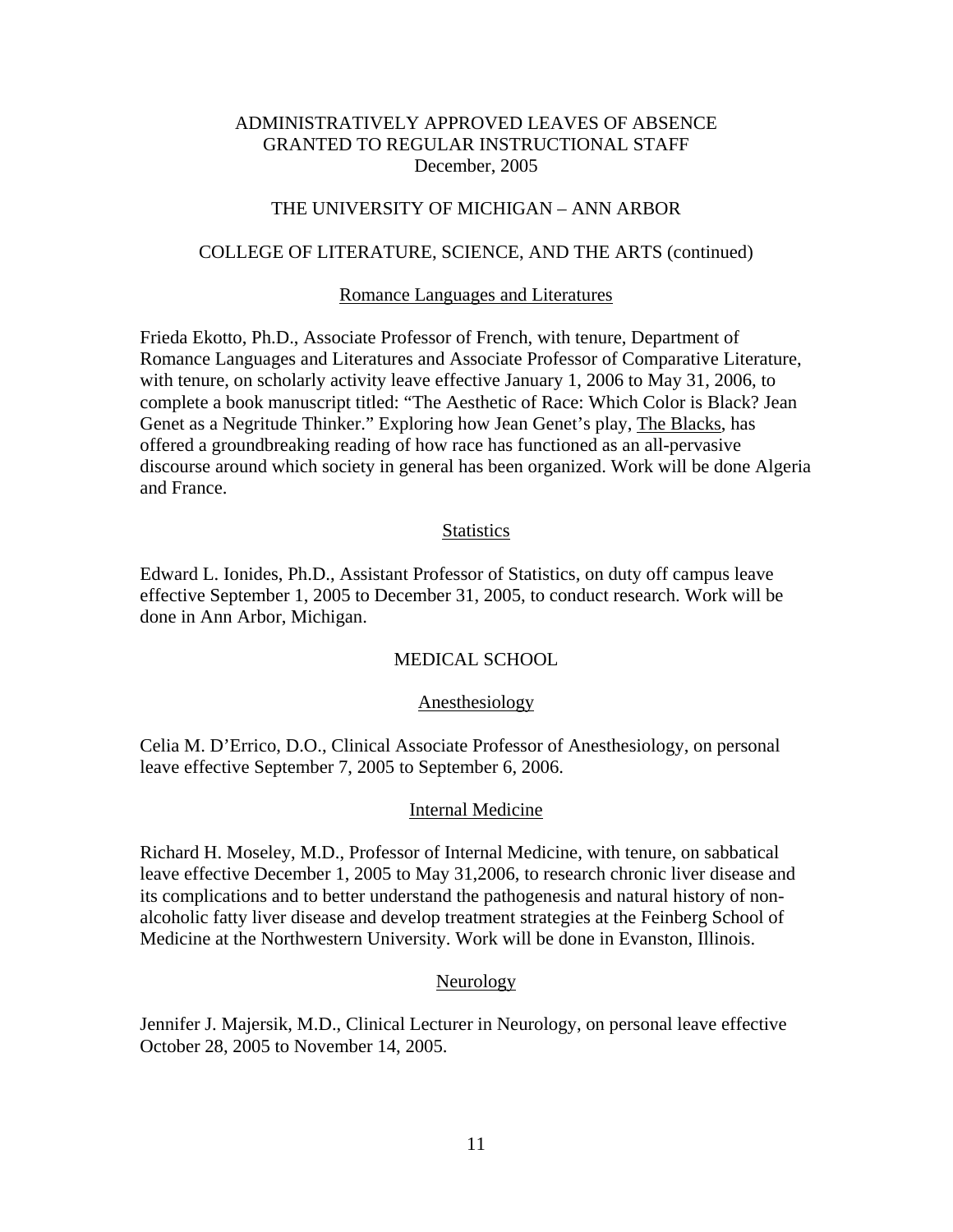### THE UNIVERSITY OF MICHIGAN – ANN ARBOR

### MEDICAL SCHOOL (continued)

### Obstetrics and Gynecology

Kathleen M. Hanlon-Lundberg, M.D., Clinical Associate Professor of Obstetrics and Gynecology, on personal leave effective October 1, 2005 to September 30, 2006.

### Pediatrics and Communicable Diseases

Betsy Lozoff, M.D., Professor of Pediatrics and Communicable Diseases, with tenure, Medical School and Professor of Environmental Health Sciences, without tenure, School of Public Health, on sabbatical leave effective January 1, 2006 to December 31, 2006, to produce the final analysis of the complex longitudinal studies for publication through joint data analysis and writing. Work will be done in Chile, Costa Rica, China, Romania and Ann Arbor, Michigan.

### **Surgery**

Arnold G. Coran, M.D., Professor of Surgery, with tenure, on duty off campus leave effective January 1, 2006 to June 30, 2006, to be a visiting professor at the hospital des Enfant Malades. Work will be done in Paris, France.

### SCHOOL OF MUSIC

Mark A. Clague, B.M., Assistant Professor of Music, on duty off campus leave effective January 1, 2006 to May 31, 2006, to complete research and write a book. Work will be done in Chicago, Illinois, Washington, District of Columbia and Ann Arbor, Michigan.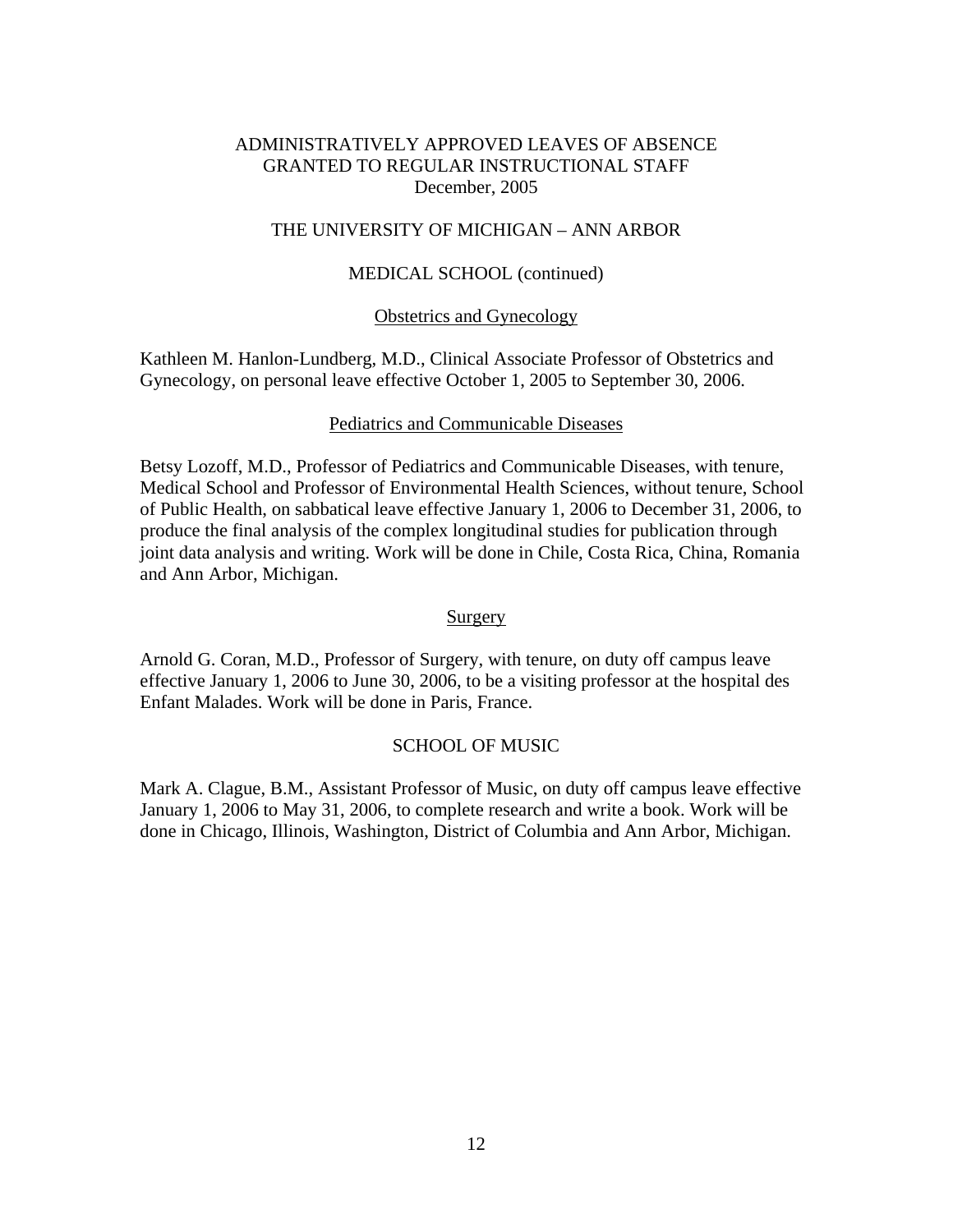## THE UNIVERSITY OF MICHIGAN – DEARBORN

## COLLEGE OF ARTS, SCIENCES AND LETTERS

### Humanities

Paul M. Hughes, Ph.D., Professor of Philosophy, with tenure, Department of Humanities, on scholarly activity leave effective January 1, 2006 to April 30, 2006, to complete a book manuscript titled: "Illusions of Autonomy" which investigates how select social policies and institutions ostensibly respect personal freedom but actually undermines it. Work will be done in Costa Rica, Kansas City, Missouri and Ann Arbor, Michigan.

William J. Linn, Ph.D., Associate Professor of English Language and Literature, with tenure, Department of Humanities, on personal leave effective September 20, 2005 to December 31, 2005.

## SCHOOL OF EDUCATION

Mary L. Trepanier-Street, ED. D., Professor of Education, with tenure, on sabbatical leave effective January 1, 2006 to December 31, 2006, to analyze research data development of young children and the appropriate teaching practices, understanding of literacy development in young children and teaching techniques to promote literacy. Work will be done in Dearborn, Michigan.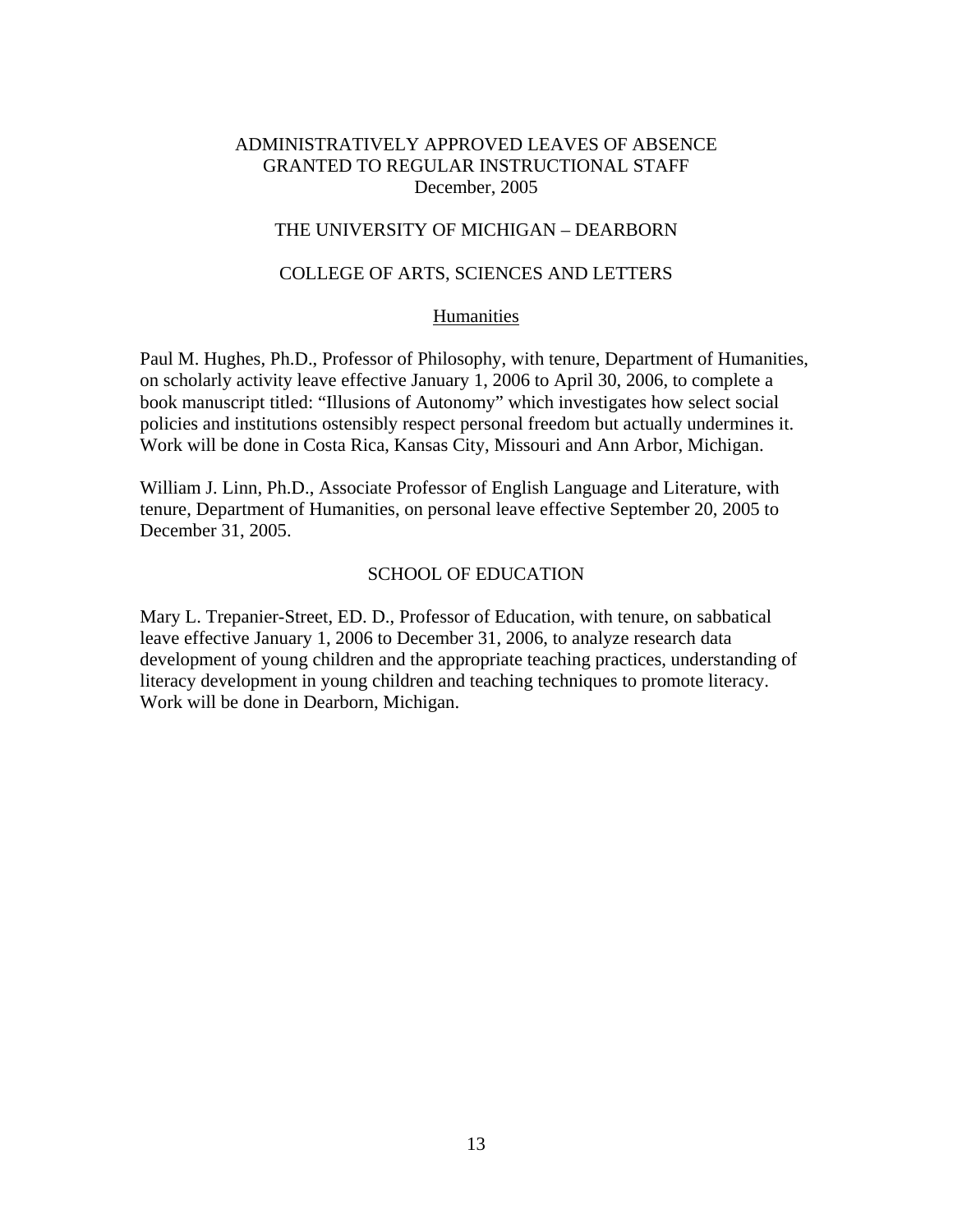## THE UNIVERSITY OF MICHIGAN – FLINT

# COLLEGE OF ARTS AND SCIENCES

## Mathematics

Renate McLaughlin, Ph.D., Professor of Mathematics, with tenure, on retirement furlough effective September 1, 2005 to August 31, 2006.

# SCHOOL OF HEALTH PROFESSIONS AND STUDIES

Leaden Hickman, Ph.D., Assistant Professor of Health Science and Administration, on personal leave effective September 23, 2005 to March 22, 2006.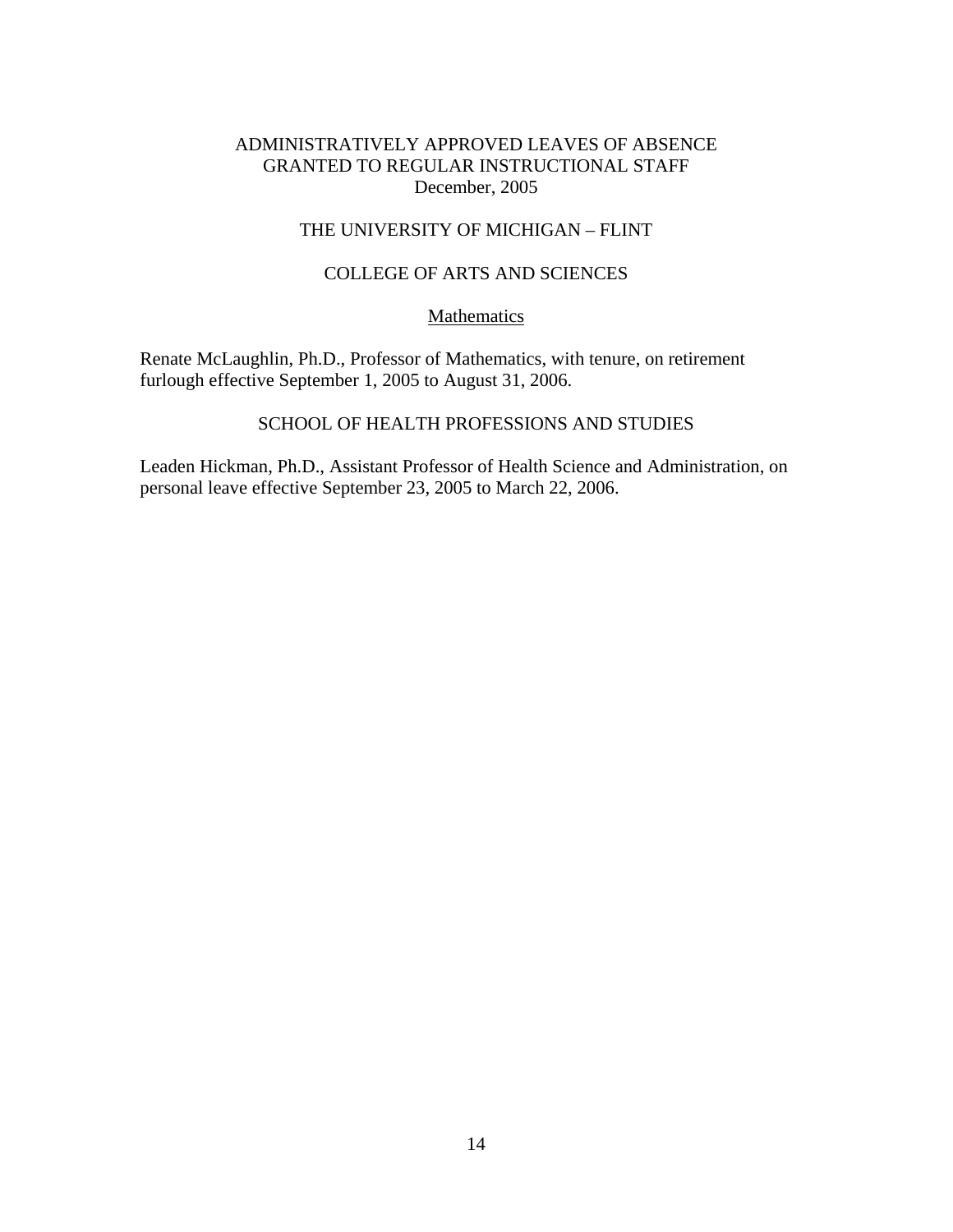## TERMINATIONS OF REGULAR INSTRUCTIONAL STAFF December, 2005

# THE UNIVERSITY OF MICHIGAN – ANN ARBOR

### SCHOOL OF EDUCATION

Cecil G. Miskel, M.N.S., Professor of Education, with tenure, retired after 17 years of service, effective January 31, 2006

## COLLEGE OF ENGINEERING

#### Mechanical Engineering

Michael M. Chen, Ph.D., Professor of Mechanical Engineering, with tenure, retired after 14 years of service, effective December 31, 2005

## COLLEGE OF LITERATURE, SCIENCE, AND THE ARTS

### Economics

Rohini Somanathan, Ph.D., Assistant Professor of Economics, appointment completed after 7 years of service, effective October 31, 2005

#### Germanic Languages and Literatures

Robert L. Kyes, Ph.D., Professor of German, with tenure, Department of Germanic Languages and Literatures, retired after 36 years of service, effective December 31, 2005

## MEDICAL SCHOOL

#### Internal Medicine

Michael F. Clarke, M.D., Professor of Internal Medicine, with tenure and Professor of Cell and Developmental Biology, without tenure, resigned after 19 years of service for personal reasons, effective October 28, 2005

Alvin H. Schmaier, M.D., Professor of Internal Medicine, with tenure and Professor of Pathology, without tenure, resigned after 14 years of service, effective November 30, 2005, to accept a position with the Case Western University, Cleveland, Ohio

Michael W. Becker, M.D., Clinical Lecturer in Internal Medicine, resigned after 9 years of service, effective November 15, 2005, to accept a position with the University of Rochester, Rochester, New York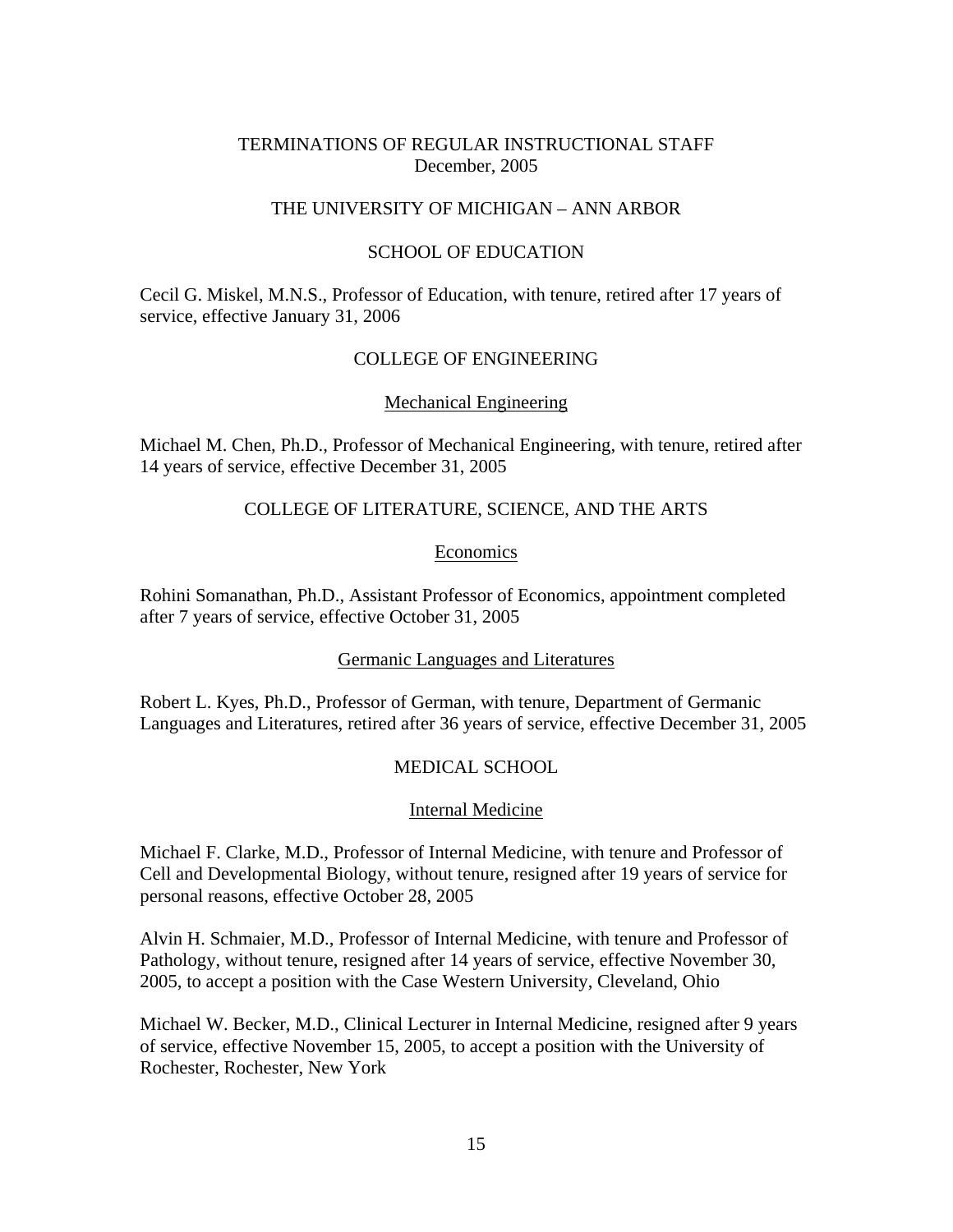# TERMINATIONS OF REGULAR INSTRUCTIONAL STAFF December, 2005

## THE UNIVERSITY OF MICHIGAN – ANN ARBOR

### MEDICAL SCHOOL

#### Internal Medicine (continued)

Ali Yazdani, M.D., Clinical Lecturer in Internal Medicine, resigned after 4 years of service, effective November 30, 2005, to accept a position with the Huron Gastroenterology Associates for Digestive Care, Ypsilanti, Michigan

#### Ophthalmology and Visual Sciences

Iris Ben-Bassat Mizrachi, M.D., Clinical Lecturer in Ophthalmology and Visual Sciences, appointment completed after 1 year of service, effective October 31, 2005

#### Radiology

Raymond B. Sneider, D.O., Clinical Lecturer in Radiology, appointment completed after 5 months of service, effective October 14, 2005

#### Surgery

Zvi Margaliot, M.D., Clinical Lecturer in Surgery, resigned after 2 years of service, effective August 31, 2005, for personal reasons

### SCHOOL OF NURSING

Kerri A. Bernard, M.S., Lecturer I in Nursing, resigned after 4 years of service, effective December 31, 2005, for personal reasons

### SCHOOL OF PUBLIC HEALTH

#### Epidemiology

Brian A. Burt, Ph.D., Professor of Dental Public Health, with tenure, Department of Epidemiology, retired after 31 years of service, effective December 31, 2005